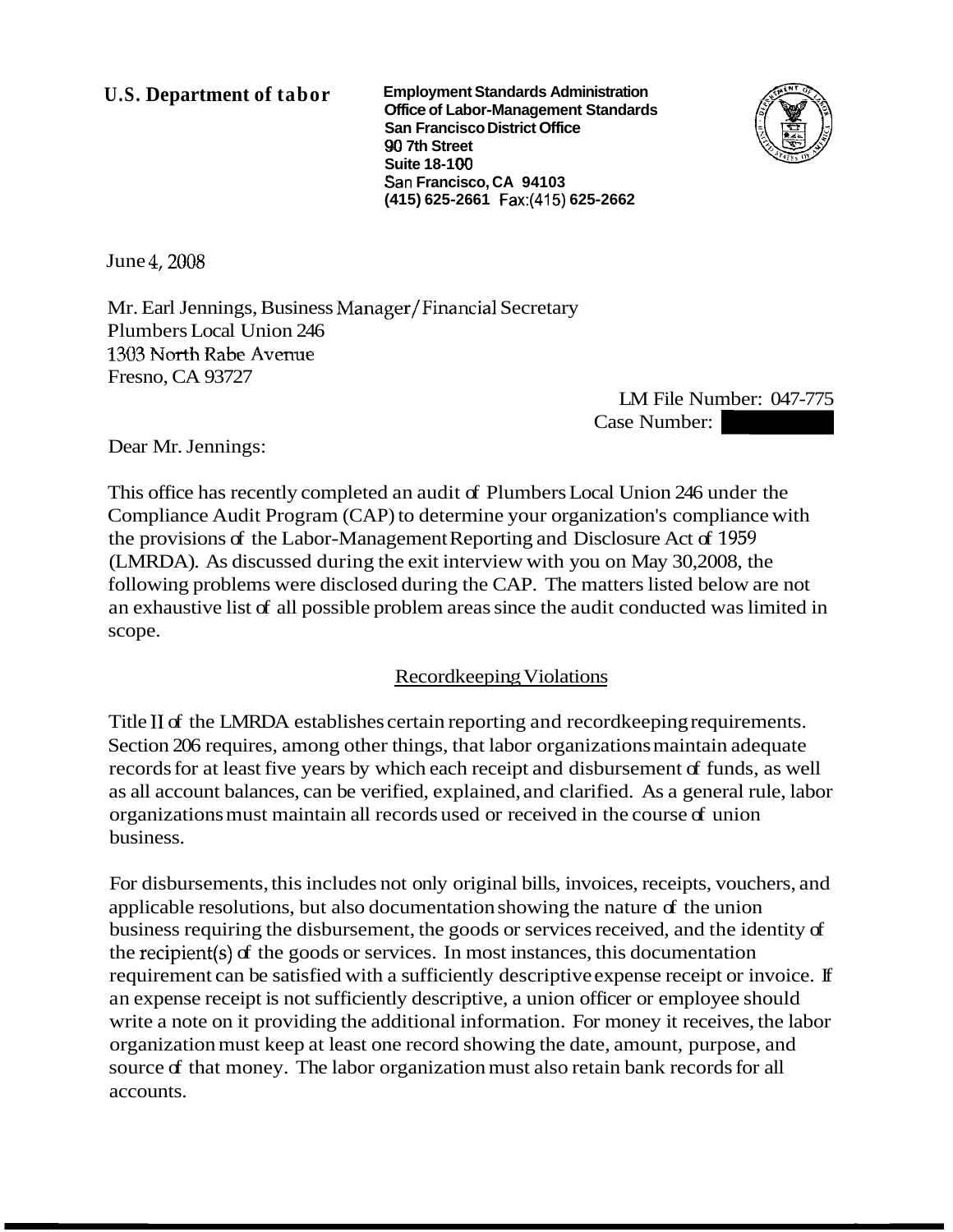*Letter/Mr. Earl Jennings* June 4, 2008 Page 2 of 3

The audit of Local 246's 2007 records revealed the following recordkeeping violation:

## **1.** General Reimbursed and Credit Card Expenses

Local 246 did not retain adequate documentation for reimbursed expenses and credit card expenses incurred by Mr. Jennings and other officers totaling at least \$3,900 in May 2007. For example, no hotel receipts were maintained to support four separate credit card charges in May 2007 for hotel charges. Receipts were also missing for gas charged on a union credit card.

As previously noted above, labor organizations must retain original receipts, bills, and vouchers for all disbursements. The president and treasurer (or corresponding principal officers) of your union, who are required to sign your union's LM report, are responsible for properly maintaining union records.

Based on your assurance that Local 246 will retain adequate documentation in the future and measures taken to obtain some of the missing receipts, OLMS will take no further enforcement action at this time regarding the above violations.

# Reporting Violations

# 1. LM Report Signatures

The audit disclosed a violation of LMRDA Section 201(b), which requires labor organizations to file annual financial reports accurately disclosing their financial condition and operations. The Labor Organization Annual Report Form LM-2 filed by Local 246 for fiscal year ending December 31,2007, was deficient in that the report was only signed by Business Manager/Financial Secretary Jennings. The report must be signed by two principal officers.

### 2. Failure to File Bylaws

The audit disclosed a violation of LMRDA Section 201(a), which requires that a union submit a copy of its revised constitution and bylaws with its LM report when it makes changes to its constitution and bylaws. Local 246 amended its constitution and bylaws in 2007 as well as in previous years, but did not file a copy with its LM report for 2007 or in previous years.